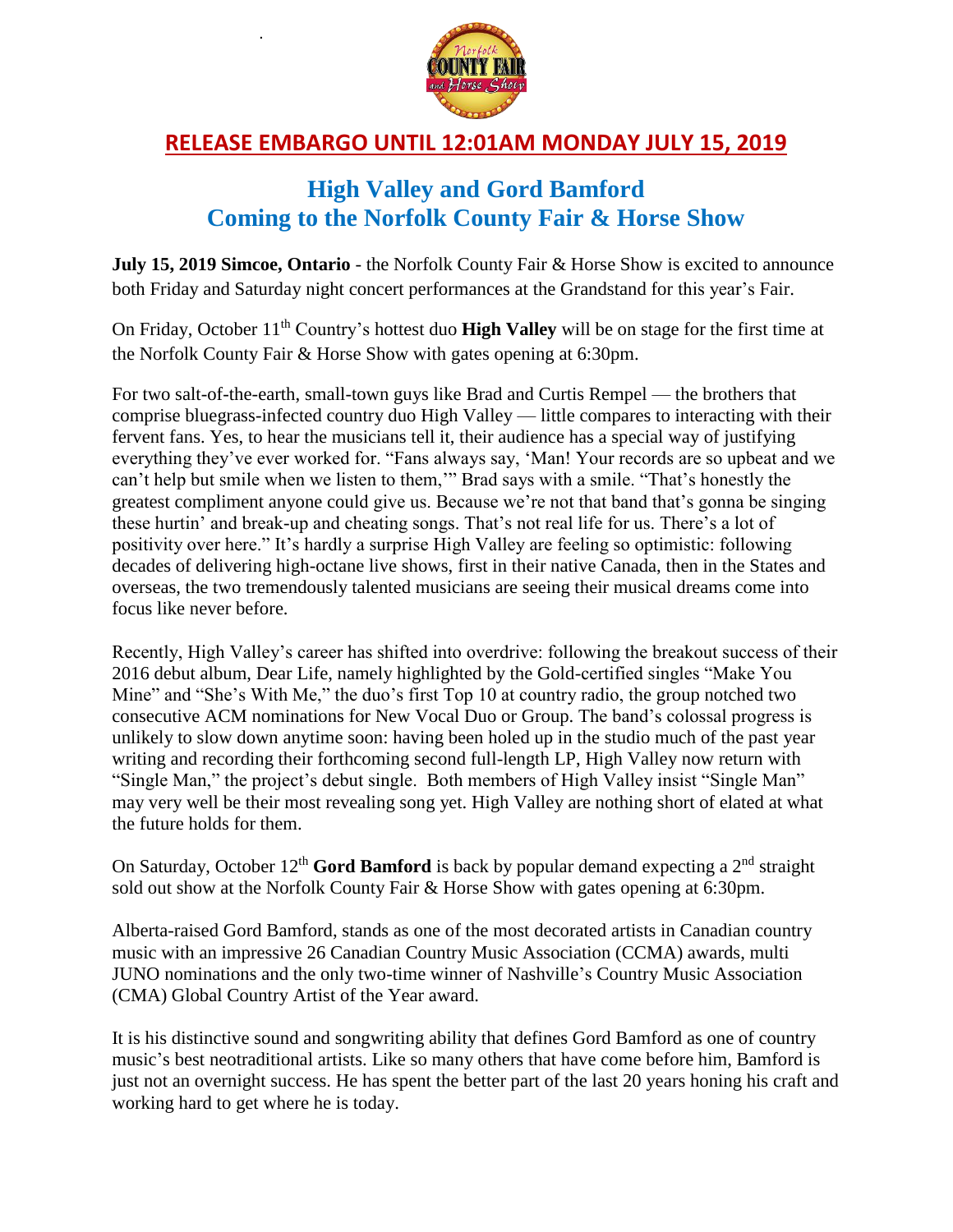Bamford's 8th studio album, Neon Smoke, was released in early 2018 containing the smash #1 chart topper 'Dive Bar' and follows his Tin Roof album, winner of the 2016 CCMA 'Album of The Year'. Tin Roof, nominated for the 2016 JUNO Country Album of The Year, follows the Juno Nominated Country Junkie album and its #1 hit song 'When Your Lips Are So Close'. He is a 3-time CCMA 'Male Artist of the Year'

Gord Bamford has the amazing ability to evolve his music, sense where his fans want to go and take us all along with him.

**TICKETS for both shows and DISCOUNTED FAIR ADMISSION AND PASSES go on sale Wednesday July 17th at 9:00 a.m**. Thanks to our community partners including Simcoe Reformer, Scotlynn Group of Companies, First Ontario Credit Union, Country 107.3, Pure Country 93. Funding provided by the Government of Ontario. Purchase online at [norfolkcountyfair.com,](http://www.norfolkcountyfair.com/) by phone 519-426-7280 x 233, or in person at the Fair office, 172 South Drive, Simcoe – Building #5

"Party on the Track" presented by Ramblin' Road remains a fan favourite for our Friday and Saturday Grandstand Shows. "We are very happy to partner with the Norfolk County Fair & Horse Show as a Presenting Sponsor of "Party on the Track". I truly believe that the Fair is a showcase event for Norfolk County and as a supporter for many years, stepping up as a local small business is a real honour", states John Picard, owner of the Ramblin' Road Brewery Farm.

Trackside Reserved seating for the concerts is \$29. General Admission (standing), on the track is only \$25. Tickets are limited! This will be a licensed area and only available to track patrons. Party on the Track gates open at 6:30pm on the day of show. This is an all ages event. Grandstand seating is free with paid admission to the Fair.

New brands and new bands at the Harvest Beer & Wine Festival will be taking place Friday, October  $11<sup>th</sup>$  to Monday, October  $14<sup>th</sup>$  each day in the Rec Centre Arena. Come and discover Norfolk County's bounty of beverages under one roof. Great entertainment each day with new theme nights. Friday – HARD ROCK returns with Route 6 and **AC/DC Canada**. Saturday is NORFOLK HOMECOMING at 6:00pm with Glory Days a Bruce Springsteen Experience and **Xevents Headphone Party** at 8:00pm. Sunday – NORTH SHORE KITCHEN PARTY feasting all day on **Knetchel's Perch** and featuring the **American Rogues** at 4:30pm and **Fiddlestix** at 7:30pm. Monday brings the 2<sup>nd</sup> Annual **Norfolk Karaoke Championship** with a \$1,000 first prize to the winner of this all day event! The Rec Centre will be licensed and open to all ages. For more information and full schedules on upcoming events within the Rec Centre during Fair visit norfolkcountyfair.com

The Harvest Dinner Concert goes "Back to the Barn" again for its 9<sup>th</sup> year. This is a separately ticketed event. The Harvest Dinner includes a VIP package consisting of admission to the Fair, parking, drink tickets, your chance to win amazing prizes plus a wonderful presentation of local food, beverages and desserts. Then diners will be whisked up to the Rec Centre to enjoy a **Celebration of 60 Years of Motown with The Miracles**. Tickets available at the Fair Office, online at norfolkcountyfair.com or by phone at 519-426-7280 x 233. The Harvest Dinner is sponsored by Blue Star Ford Lincoln, Ramblin' Road, Oldies 99.7, Ontario South Coast Wineries and Growers Association, Norfolk's Marlin Travel and Sobeys. This is a fundraising initiative for the Norfolk County Fair & Horse Show.

Don't forget to buy your tickets early and save! **ADVANCE TICKETS** for admission to the Fair can be purchased at your local Roulston's locations in Simcoe, Port Dover and Delhi. Ride one day, all day vouchers are also available for a limited time. Don't miss out. All tickets are also available at the Fair office, 172 South Drive, Simcoe or online at [norfolkcountyfair.com](http://www.norfolkcountyfair.com/)